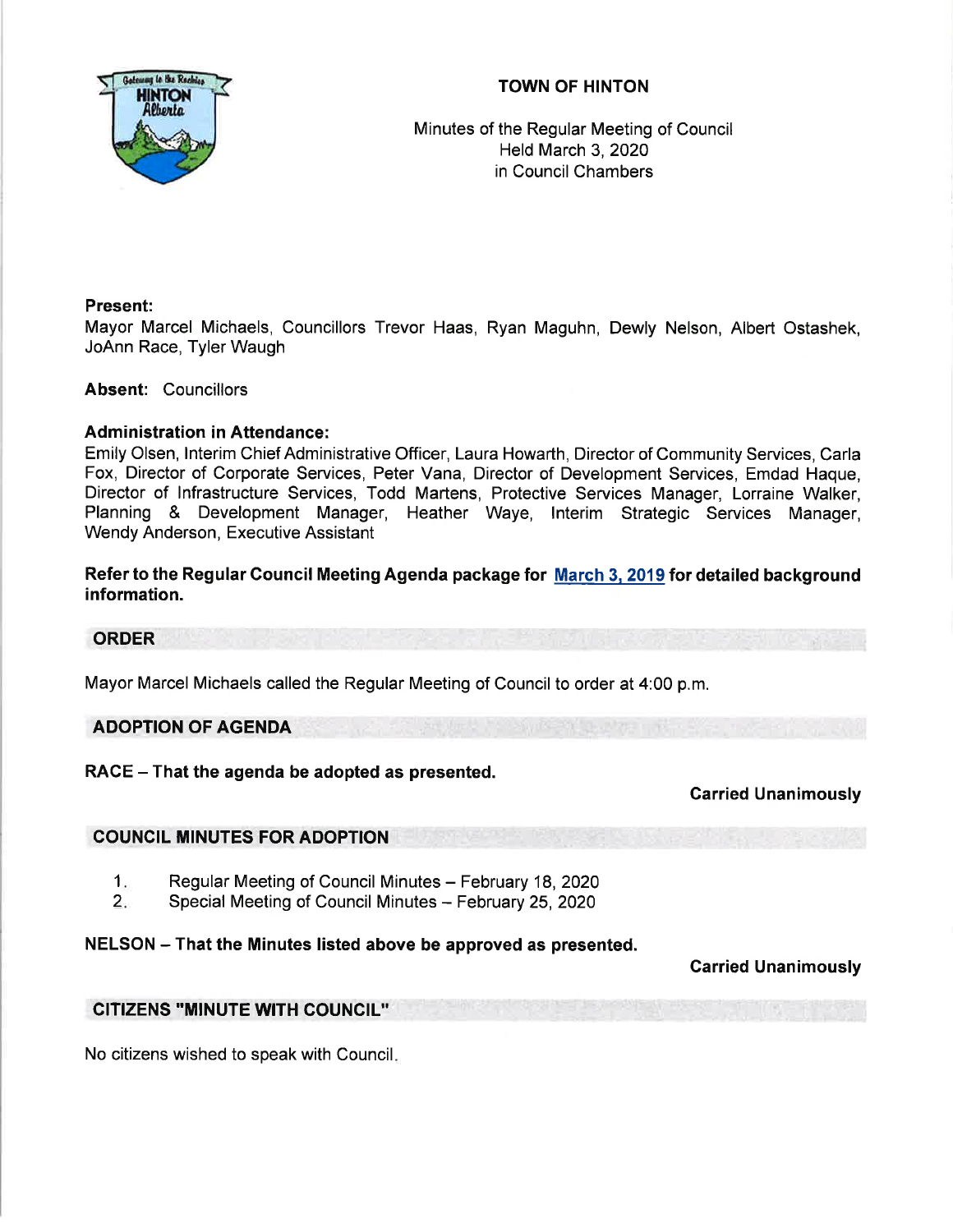### DELEGATIONS AND PRESENTATIONS

### Communitv Futures West Yellowhead

Nancy Robbins provided Council with a presentation for Community Futures West Yellowhead which is provided in the March 3,2020 agenda package.

#### Visitor Information Centre Proposal

Tracy Sheppard, President, and Natalie Charlton, Executive Director, of the Hinton & District Chamber of Commerce spoke to Council regarding the Visitor lnformation Centre. A copy of the information provided is included in the March 3,2020 agenda package.

Deputy Mayor Nelson assumed chair for the Public Hearing.

### PUBLIC HEARING

### Land Use Bvlaw No. 1088

Deputy Mayor Nelson opened the Land Use Bylaw Public Hearing at 4:27 p.m.

#### Introduction & Procedures

Deputy Mayor Nelson informed the hearing attendees the following Public Hearing is held pursuant to Section 692 of the Municipal Government Act, being Chapter M-26, R.S.A., 2000 and amendments thereto.

The following rules of conduct will be followed during this Public Hearing:

- $\triangleright$  Presentation should be brief and to the point.
	-
	- > The order of presentation shall be:<br>- Report from the Planning & Development Manager;
		- Entry of written submissions;
		- Those supporting the Bylaws;
		- Those opposing the Bylaws; and
		-
- Any other person deemed to be affected by the Bylaws.<br>
> Council may ask questions of the speakers after each presentation for clarification purposes.
- $\triangleright$  There will be no debating the Bylaws, however, questions to the Councillors or other parties will be accepted through the Chair.

Deputy Mayor Nelson declared the Public Hearing relating to the Bylaw open

Secretary Fox informed the purpose of the proposed Bylaw No. 1088-13 is to amend the Land Use Bylaw as follows:

- a) Amend C-HWY Highway Commercial District
- b) Amend Section 3-11 Mixed-Use Development

As shown on Attachment 2 - Overview of Amendments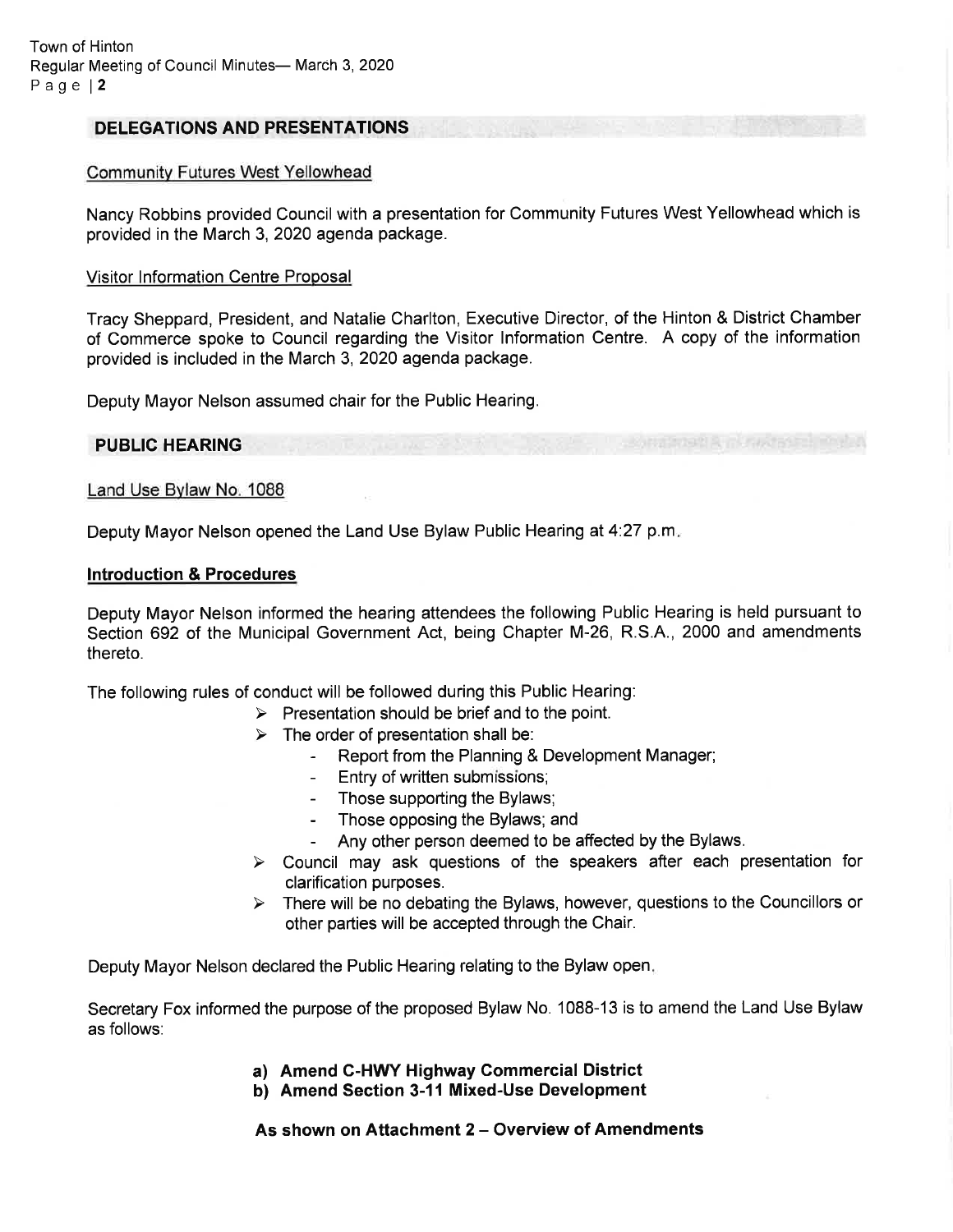Town of Hinton Regular Meeting of Council Minutes- March 3, 2020 Page | 3

Secretary Fox informed first reading was given to Bylaw No. 1088-13 on February 4, 2020.

Notice of this Public Hearing was advertised in the Hinton Voice newspaper on February 20 and 27 ,2020 and advertised on the Town of Hinton website.

The report from the Planning and Development Manager was provided (as Attachment 1)

Deputy Mayor Nelson Requested:

- $\triangleright$  Are there any late written submissions relating to Bylaw Amendment No. 1088-13? No
- $\triangleright$  Is there anyone present who wishes to speak in favour of Bylaw Amendment No. 1088-13? No
- $\triangleright$  Is there anyone present who wishes to speak in opposition to Bylaw Amendment No. 1088-13? No
- $\triangleright$  Is there anyone present who is deemed to be affected by Bylaw Amendment No. 1088-13 and wishes to speak? No
- $\triangleright$  Do the Councillors have any further questions? Councillor Race: requested clarification on commercial property with living accommodations above or behind. Response: As long as the commercial use is permitted within the C-HWY District, the amendment to the bylaw allows residential unit(s) above ground floor level. Mixed-use multi-dwelling buildings may be located on the same site as commercial buildings. Consideration is given to parcel coverage, access, parking, etc.
- $\triangleright$  Do the Councillors require further information? No

Deputy Mayor Nelson declared that the Public Hearing relating to Bylaw Amendment No. 1088-12 closed

#### MAGUHN - That the Public Hearings be adjourned at 4:31 p.m.

Carried Unanimously

Mayor Michaels assumed the Chair.

### ACTION ITEMS

1. Land Use Bvlaw No. 1088-13

### MAGUHN - That Council give Second Reading of Land Use Bylaw No. 1088-13.

Garried Unanimously

NELSON - That Gouncil give Third Reading of Land Use Bylaw No. 1088-13.

Carried Unanimously

L. Walker left the meeting at 4:36 p.m.

2. 2020 - 2022 Three Year Operating Budget and 2020 - 2024 Five Year Capital Plan

NELSON - That Administration bring forward a report and receive Gouncil approval prior to implementing the non-union wage COLA increase prior to the end of Q3 2020.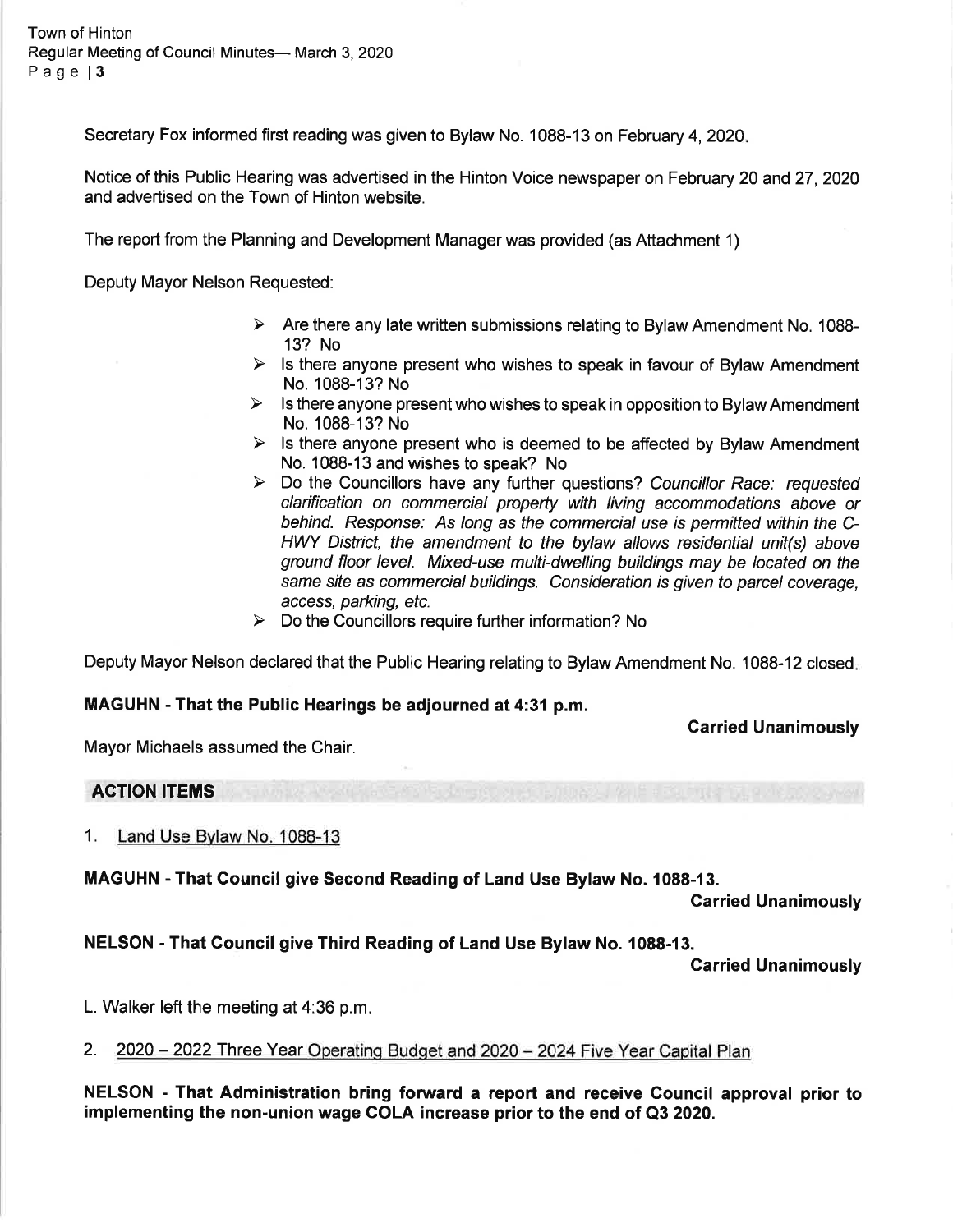MAGUHN - That the aforementioned motion be tabled until later in the meeting.

Garried Unanimously

OSTASHEK - That Gouncil direct Administration to remove the Council wage increase from the 2020 Operating budget.

Garried Unanimously

NELSON - That the Beaver Boardwalk funds of \$60,000 be included in the 2020 operating budget. Garried Unanimously

NELSON - That the Red Dead tree removal fund of \$55,000 be included in the 2020 operating budget.

> Defeated 3-4 For: Michaels, Nelson, Race Against: Haas, Waugh, Maguhn, Ostashek

HAAS - That Gouncil direct Administration to bring back a report on the option of community members contributing to the removal of dead trees in the municipality by the end of September 2020.

> Carried 6-1 For: Haas, Waugh, Maguhn, Michaels, Ostashek, Nelson Against: Race

RACE - Amendment – to be completed by the end of Q2 2020.

Defeated 3-4 For: Race, Nelson, Maguhn Against: Haas, Waugh, Michaels, Ostashek

A short break was called at 6:05 p.m. with the meeting reconvening at 6:13 p.m

NELSON - To reduce contracted and general services from the Economic Development budget from \$132,629 to \$101,828 and to adjust the Chamber of Commerce partnership agreement for 2020 to \$53,000.

OSTASHEK - That the above motion be tabled until after the ln Gamera discussion.

Garried Unanimously

NELSON - That the STARS funding of \$20,000 be included in the 2020 budget.

Garried Unanimously

RACE - That Gouncil approve HELP's request for \$10,000 in the 2020 Operating Budget.

Defeated 1-6

For: Race

Against: Haas, Waugh, Maguhn, Michaels, Ostashek, Nelson

MAGUHN - That Council include the Disc Golf Project funding for \$35,500 in the 2020 Budget.